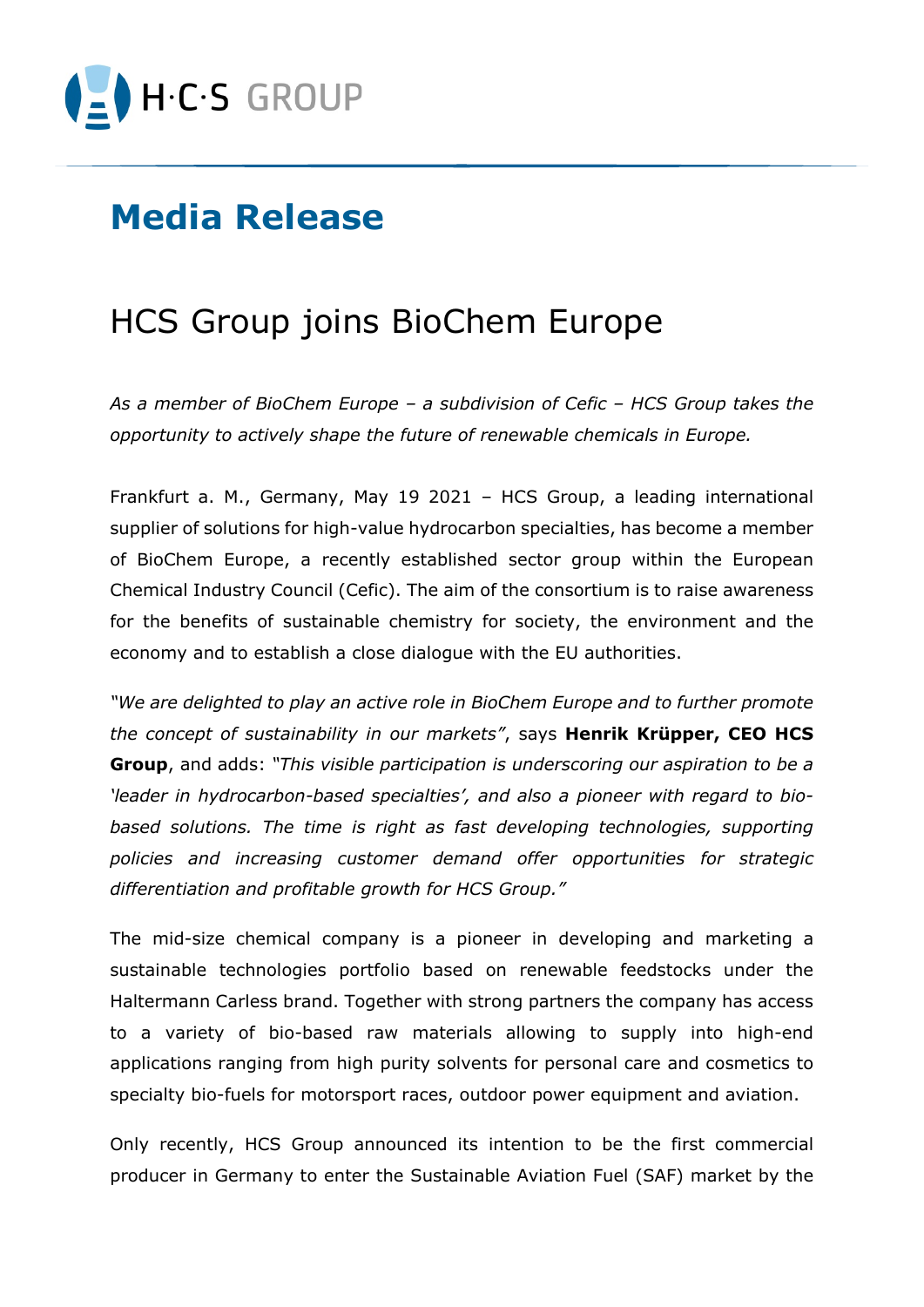

end of 2024. To this end, the company plans to build a production facility at its Speyer plant based on the low-emission Alcohol-to-Jet technology ("ATJ").

## **Biomass-derived chemicals contribute to the European Green Deal**

Biomass-derived chemicals contribute to meet the ambitions of the European Green Deal. They help to improve resource efficiency and reduce  $CO<sub>2</sub>$  emissions by partially replacing non-renewable natural resources or fossil fuels during production processes. The special chemicals are made from plant-based feedstocks such as agriculture, forestry and marine biomass, and their co-products and waste, which are mostly grown in Europe and are sustainably sourced.

xxx



## *About HCS Group*

*HCS Group is a leading international supplier of solutions for high-value hydrocarbon specialties. The Group includes the brands Haltermann Carless, ETS Racing Fuels and EOS. HCS Group has about 500 employees and is headquartered in Frankfurt am Main, Germany. The company belongs to H.I.G. Europe, a subsidiary of the US private equity company H.I.G. Capital. More information: [www.h-c-s-group.com](http://www.h-c-s-group.com/)*

**Media Contact** Sandra Zirm

HCS Group GmbH